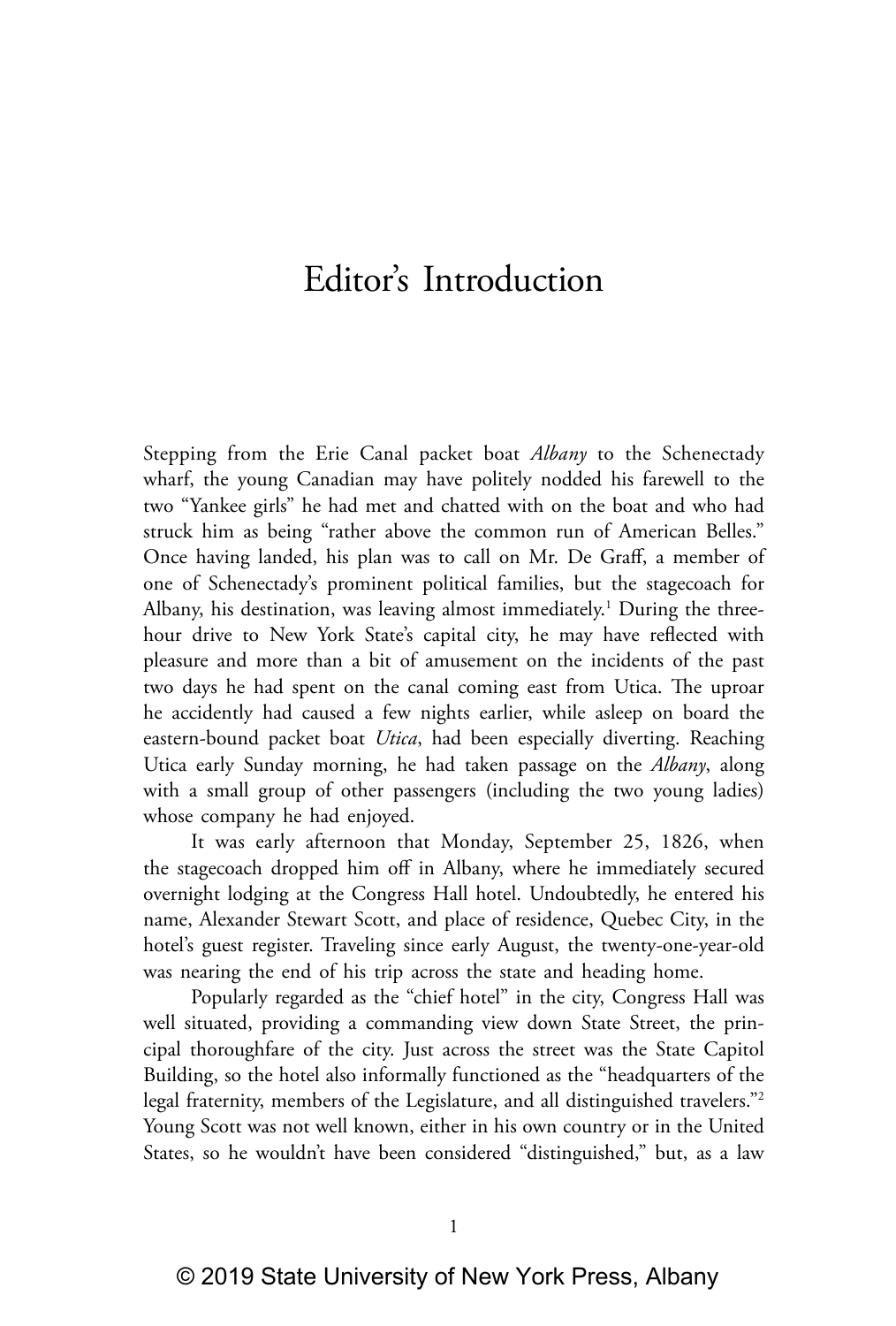student soon to become a commissioned lawyer in Quebec, he was part of the legal "fraternity" in Canada. Throughout his trip he had taken every opportunity to observe American legal practices and procedures, comparing them—often unfavorably—with those of British Canada.

Deciding to use the remainder of his afternoon exploring the city, he left the hotel and strolled across the street to the elegantly columned Capitol. He walked through the first-floor Senate and Assembly chambers and then took the stairs to the top floor, where he examined the State Library. An avid reader, he was impressed with what he saw, recording in his journal that the library's book collection, though small, was "very choice."3 Ascending to the Capitol's roof-top cupola, he marveled at the magnificent view.

When he left the building, he little imagined that 128 years in the future, in 1954, his journal would be purchased by the library he had just visited. He would have been astounded to discover that sixty-five years after its acquisition, it would be published. He had recorded that he undertook the writing of his journal for his own amusement and to share with family and close friends. Had he contemplated its publication, he likely would have polished, revised, cut, and elaborated to create something he felt worthy of a public audience. He was a critical reader and would not have spared himself. Fortunately, none of these things ever happened, so his account remains as lively as when he made the final entry on Sunday, November 19, 1826.

# Young Scott

Of the young man who took lodging in the hotel that Monday afternoon in 1826 little is known beyond the barest facts. Alexander Stewart Scott was born on May 18, 1805, in the city of Dundee, located on the River Tay along the east coast of Scotland.<sup>4</sup> His parents, George and Janet Erskine Scott, were both born and raised in Edinburgh, Scotland, and were married there, in the Parish of Saint Cuthbert's, on November 15, 1794.<sup>5</sup> They continued to live in Edinburgh until sometime between 1798, when their daughter, Ann Semple Austin Scott, was born there, and 1801, when their oldest son, Hugh Erskine Scott, was born in Dundee. An entry for a George Scott appears in the 1809 city directory for Dundee, where he apparently was employed as a tailor with a shop located on High Street.<sup>6</sup> Sometime between 1811 (when their youngest son, Robert, was born in Dundee) and 1818, they, along with all their children, immigrated to Canada, apparently first to Halifax, Nova Scotia.<sup>7</sup> In the eight years between 1818 and 1826, the Scott family, through marriage and the pursuit of education and careers,

## 2 / Editor's Introduction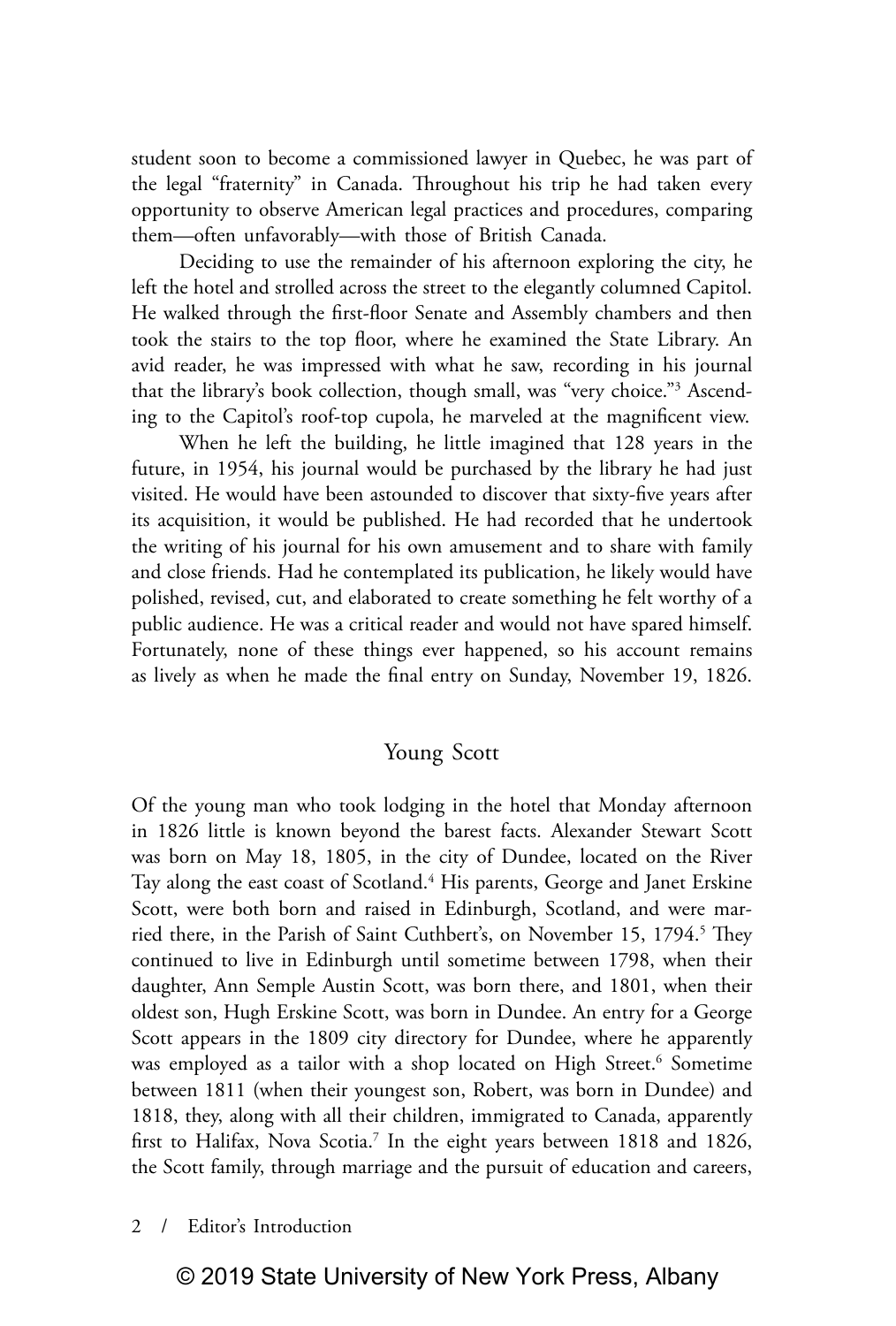disbursed throughout the Canadian province of Quebec and to the growing community of Palmyra, New York.

When Alexander undertook his journey, his immediate family was comprised of his father, mother, three sisters, and four brothers. It is clear from his journal entries that family was not only important to him, but that they also supported his travels by providing him with welcoming places to stay along the way. To assist readers, the principal members of his family who are mentioned in his journal are briefly identified here. Where others are tangentially referred to by Scott, their identities are provided in the endnotes.

- George and Janet Erskine Scott. Alexander's parents were fiftytwo and fifty-five, respectively, in 1826. At the time, George and his wife were living in St. John's, Quebec, where George was employed as a British customs official.
- Elizabeth (Betsy) Saunderson Scott. Alexander's youngest sister, seventeen, was living with her parents in St. John's, Quebec.
- James Guthrie Scott. Alexander's second-oldest brother, twentythree, lived in Montreal where he was already practicing law.
- Henry (Harry) Stewart Scott. Alexander's younger brother, nineteen, also lived in Montreal. It is unknown whether Henry was in school or working in 1826.
- Margaret Jane Scott. Alexander's oldest sister, thirty-one in 1826, was married to William Cunningham Batchelor. Probably sometime after 1821, when the Batchelors' second son, George Scott Batchelor, was born in Quebec City, the family immigrated to the United States and settled in Palmyra, New York, situated on the Erie Canal. William Batchelor was recorded as a merchant on his marriage bond, and it is probable that he continued in that capacity in Palmyra. This supposition is supported by Alexander's journal entries about traveling around the region with him on business.
- Ann Semple Austin Scott. Alexander's next-oldest sister, twentyeight, was living with the Batchelors in Palmyra when Alexander visited them. She married General Walter Grieve of Geneva, New York, on September 17, 1826, while Alexander was still in Palmyra. Grieve, an American veteran of the War of 1812, was himself a Scottish immigrant to the United States.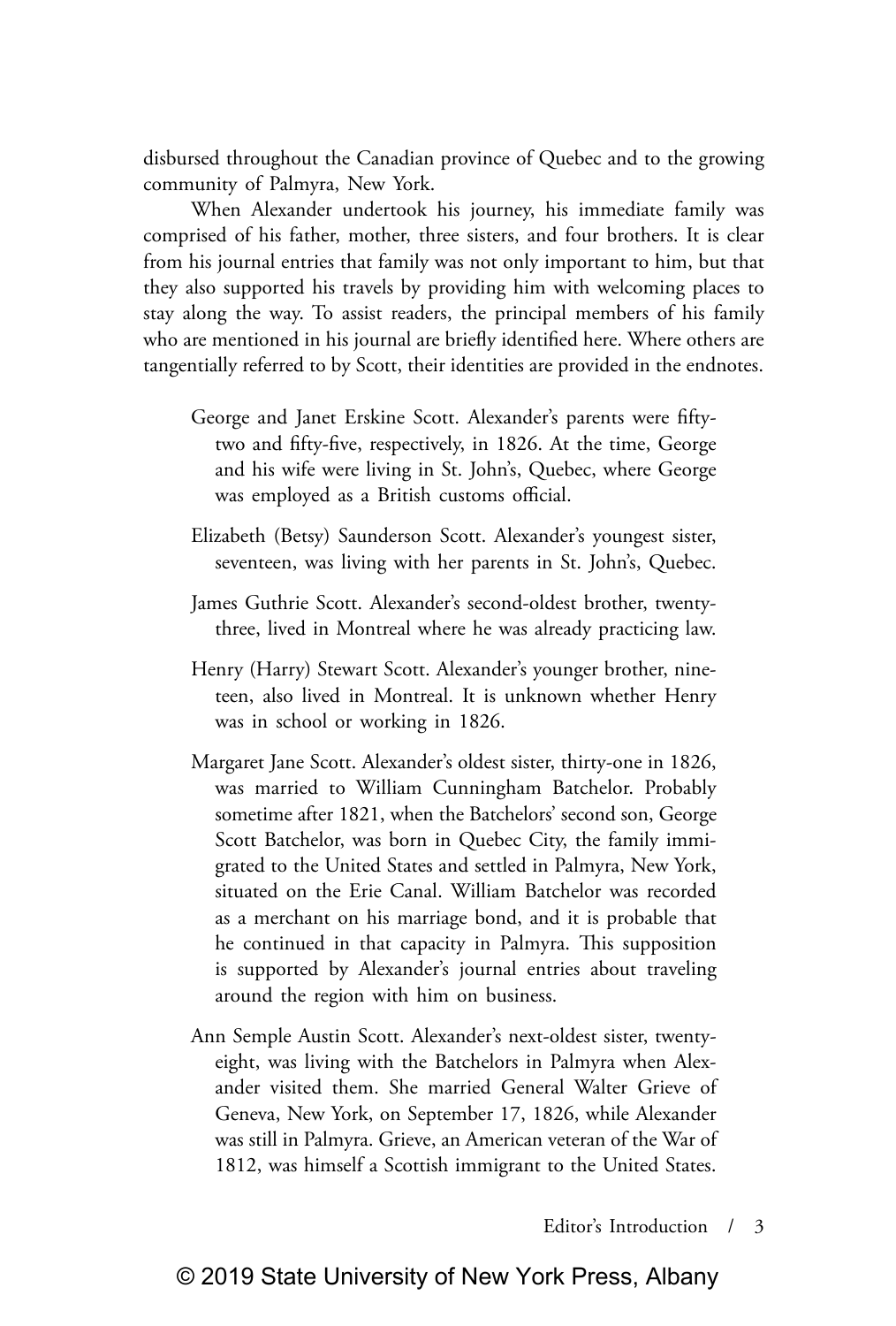Even this simple summation of Alexander's family reveals that he came from people striving to firmly establish themselves in the Canadian middle-class of professionals, merchants, and government officials. While far from wealthy, the Scott family was also far from poor. They held responsible positions, and, as Alexander's journal entries make clear, they had contacts within the Canadian medical, legal, merchant, and military communities.

That Alexander himself was adept at meeting influential people and establishing new connections that might prove useful to him in the future is evident throughout his journal. One of its more remarkable aspects is the number of prominent New Yorkers he met and often spoke with at length. Scott struck up conversations with people wherever he went, but they were businessmen, lawyers, judges, doctors, military officers, and public officials whose names and addresses he diligently wrote down because they had shown him courtesies and kindnesses that he hoped to someday repay, or because they might prove to be valuable future contacts for himself or his family. In all his social dealings he was polite and followed the respectful behavior expected of young gentlemen. Being single, he also endeavored to make the acquaintance of the pretty, young ladies he met along the way, but these were clearly eligible women of social standing. He never gives any indication of pursuing or indulging in casual sexual encounters.

Yet, gregarious as he appears, Scott rarely mentions or apparently even "sees," let alone associates with, people who are laborers, poor immigrants, servants, shopkeepers, or anyone who might be below his level of education and middle-class standing. The only exceptions to this are the stagecoach driver on the route to Lewiston, whom he "tips" to enable him to sit on the front seat with the driver and to take the reins for a few miles; the guide taking him below the falls at Niagara; the canal boat captain of the *Utica*; and the owner of the Congress Hall hotel in Albany. These latter two are the only ones he documents by name.

His modes of travel and places of accommodation reflect this unstated, but clearly apparent separation from the common, less-affluent people who are also traveling. This is illustrated by his, what could be construed as callous, observation that on the steamboat he was taking back home to Quebec from Montreal, there were "only two Passengers besides myself on board," when in fact there were forty-five steerage passengers on the same vessel.<sup>8</sup> Scott, of course, was in first class with his own sleeping accommodation. Despite his occasional assertion that he doesn't have much money, virtually every hotel he stays at is advertised as the best in its community. When considering his travel experiences, it is important to remember that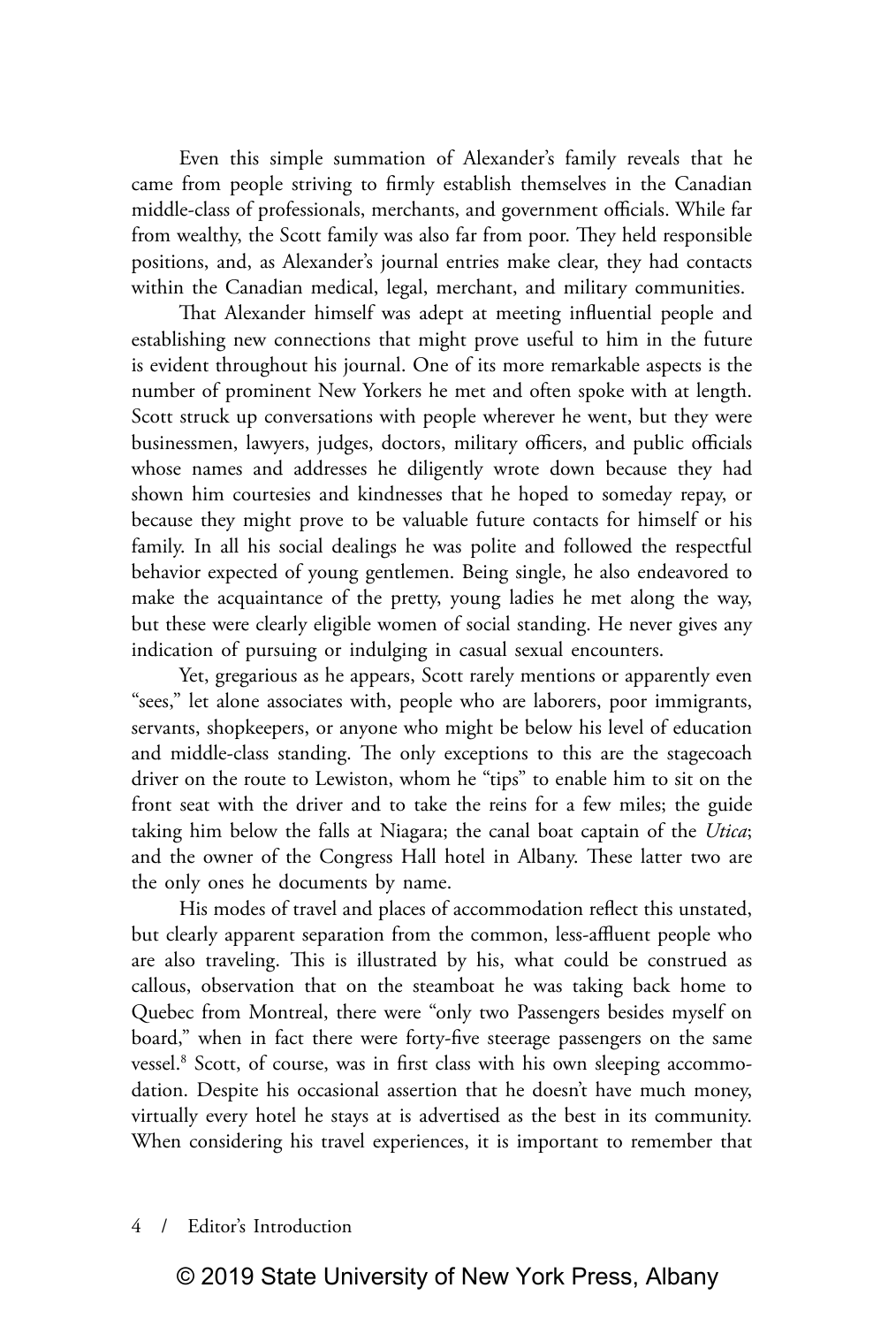in many ways they reflect a different and often separate sphere from those of other less fortunate travelers who are making their way along the same water and land routes at the same time as Scott.

# "Passed the best part of the day in reading"

His travel journal also discloses other personal qualities that help define our youthful traveler. For example, his frequent mention of books reveals him to be a keen reader. His journey is barely under way before he confides that he has only a few "not very interesting" books with him to help pass the time. He reads on canal boats, on steamboats, likely in hotels, and when staying with family. His reading ranges from novels to poetry to local newspapers to gazetteers. The fact that while in Albany he visited the State Library and judged its collection as "choice" testifies to his self-defined, critical insights regarding literature and libraries. Reading American author James Fenimore Cooper's most recently published (1826) novel, *The Last of the Mohicans*, he compares Cooper's literary style with that of British author Sir Walter Scott and concludes that Cooper "slavishly" imitated Scott's style of writing.9 Four years earlier, in its July 1822 issue, *The North American Review*, an American literary magazine, in a lengthy review of Cooper's 1821 novel, *The Spy*, had agreed with Alexander's critical assessment, writing:

There is no compliment, in that unmeaning adulation, which has styled the author of the Spy the Scott of America; nor do we think public sentiment, in this part of the country [Boston], will bear out a pretension so extravagant. At any rate, for ourselves, we do not hesitate to say, that although uncommon powers are here exhibited, from which we have a right to augur better things, we have discerned nothing in this production which draws the writer a step nearer to the author of the Waverly novels . . .<sup>10</sup>

In the years between 1822 and 1826, better things did come from Cooper's pen, and his novels came to represent an emerging brand of American literary nationalism in a way similar to what Sir Walter Scott's popular historical novels did for Scottish heritage.<sup>11</sup>

Alexander's appetite for books and reading easily was satisfied throughout his journey. Publishers, bookstores, and newspapers flourished in the United States, while in Canada the situation in the opening decades of the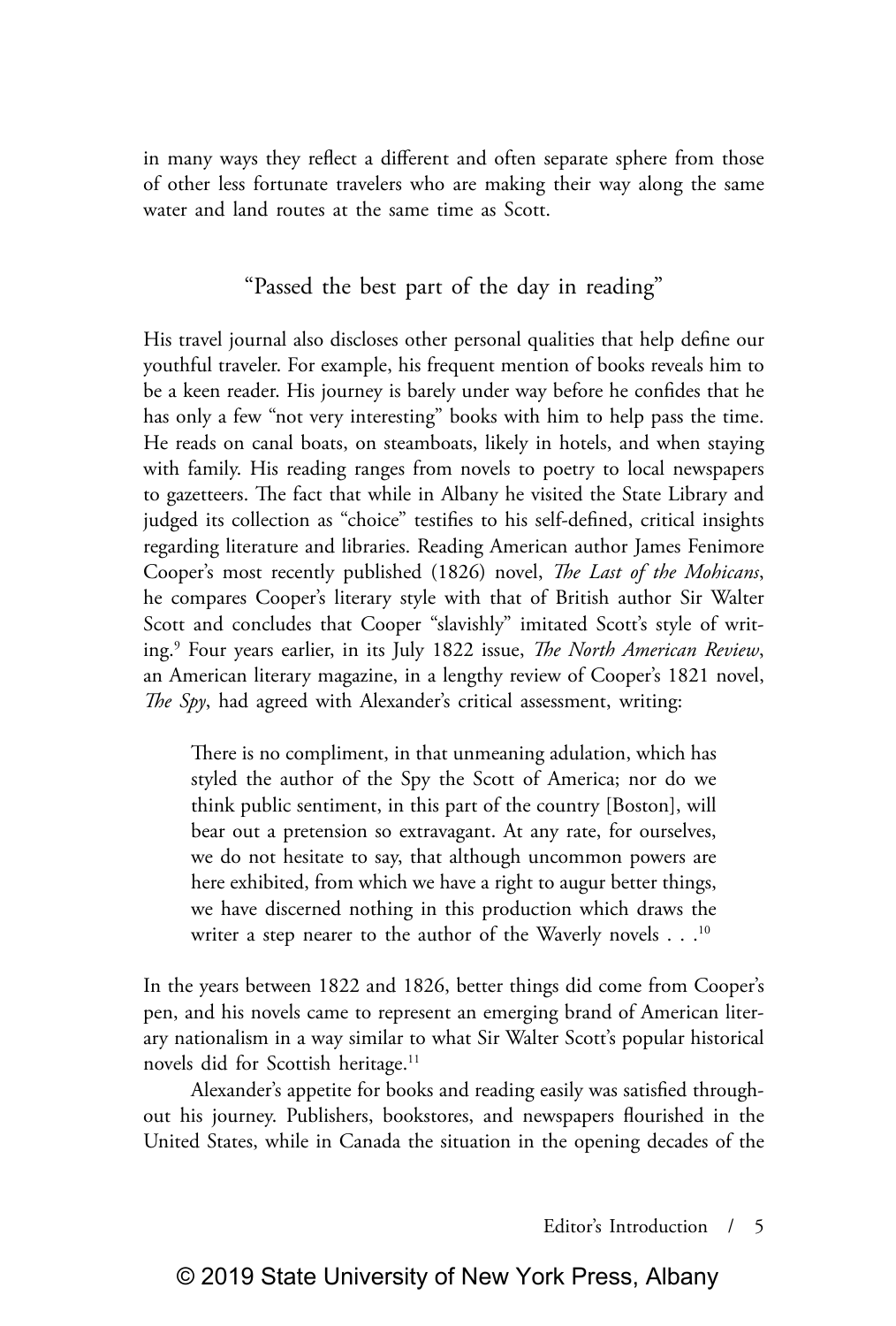nineteenth century was quite different. George L. Parker, in *The Beginnings of the Book Trade in Canada*, convincingly argues that Canada's situation as a British colony created economic and psychological dependence on the mother country that tended to dampen development of its book trade. He further suggests that the long-standing "enmity" between the French- and English-speaking populations of the country, coupled with religious "animosities" among French and English Protestants and Catholics, contributed to the situation. Finally, he asserts that, outside larger urban centers, "pioneer settlements in their isolation tended to be parochial and parsimonious, while the provincial assemblies were reluctant to spend money on schools, libraries and cultural development. To a large extent, reading was an elite preoccupation, and everywhere the wretched state of literacy and education stifled the full benefits of bookselling and printing."12 Parker also observes that "American books, periodicals, and newspapers always circulated in the provinces . . ."<sup>13</sup> The Canadian printing trade, Parker suggests, owed much of its early existence to American loyalist printers who had fled the United States during and after the Revolution, New England printers, and Scottish printers, who were "the vanguard of an army of Scots and Ulstermen who dominated nineteenth-century printing and bookselling."14 Alexander's own Scottish heritage, along with his educated middle-class standing, I believe, strongly influenced his obvious love of learning and reading.

During his stay in New York State, Scott discovered that even the Erie Canal packet boats on which he traveled contained, among their furnishings, small libraries with "a pretty good collection of works" available to passengers at a cost of one cent per volume or for nothing at all.<sup>15</sup> His observation suggests that among the population of Canada's neighbor, literacy and reading were not solely confined to the "elite." Indeed, a glance at the front pages of 1826 newspapers of some of the New York communities Scott visited attest to the widespread availability of reading material. If, for example, before he departed the Congress Hall hotel on Tuesday, September 26, he had picked up a copy of the *Albany Argus & Daily Gazette*, he would have seen extensive advertisements for two bookstores, one of which, William Gould & Co., specialized in selling law books. The other, D. Steele & Son's Bookstore, prominently advertised that it had just received "Webster's discourse in commemoration of Adams and Jefferson."16 This publication was Daniel Webster's *A Discourse in Commemoration of the Lives and Services of John Adams and Thomas Jefferson, Delivered in Faneuil Hall, Boston, August 2nd, 1826*. The deaths of both former presidents, occurring as they did on the fiftieth anniversary of the country's declaring independence from Great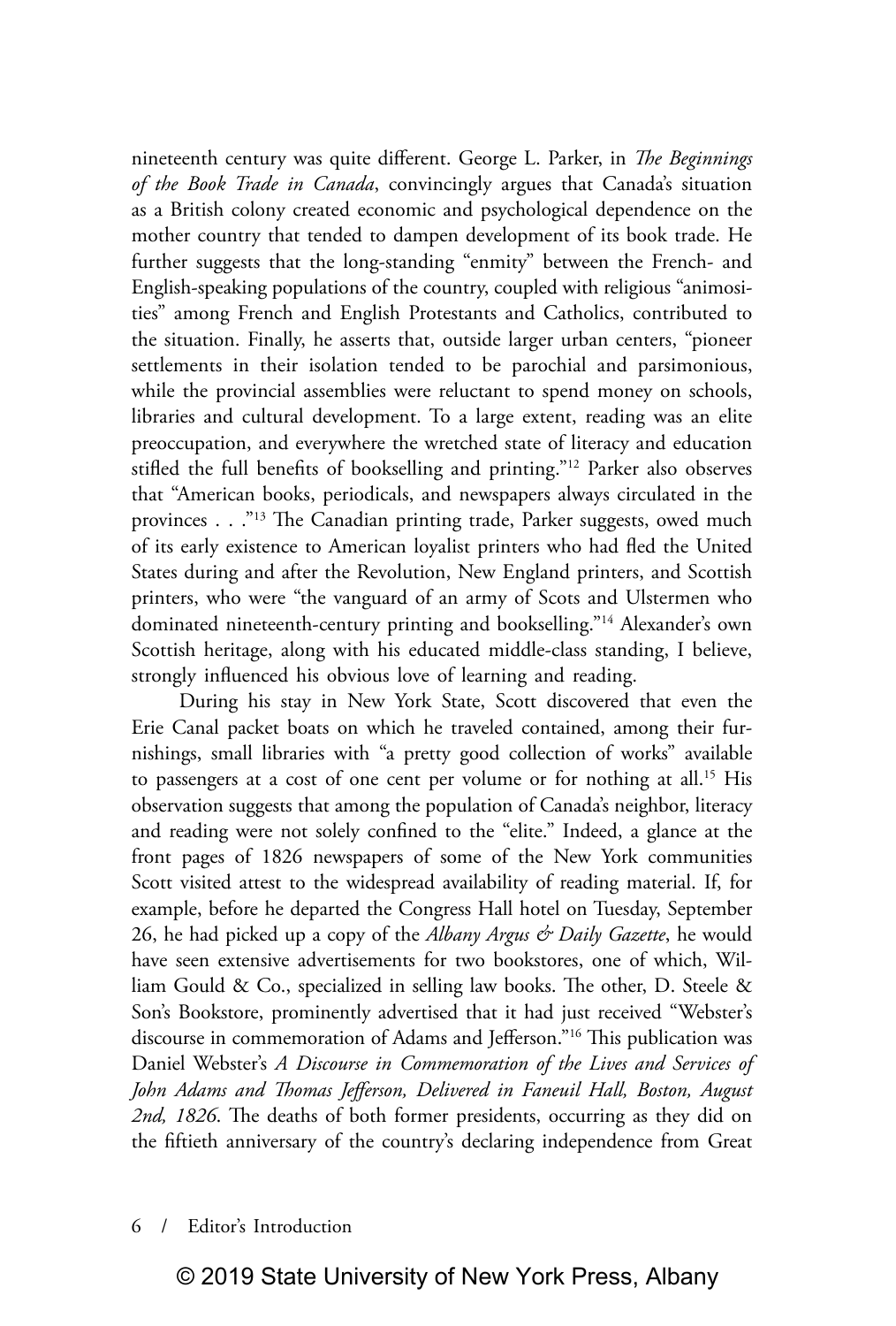Britain, was a momentous event that provided part of the background against which his trip through New York took place. Alexander had read Webster's speech while in Palmyra and was so impressed with it that he wrote a reminder to himself in his journal "to endeavor to procure a copy to take to Quebec with me."17 It is just possible that Alexander walked down to Steele's bookstore while still in Albany and purchased a copy to take home. During the time he had spent in Palmyra with his sister and brother-in-law, the local newspaper (the *Wayne Sentinel*) ran an advertisement for Tucker & Gilbert's local bookstore, which boasted that it "intended to keep constantly on hand for sale A CHOICE COLLECTION OF Historical, Theological, Medical, Scientific, & MISCELLANEOUS BOOKS."18 Its ad also provided an extensive list of titles, among which school books predominated. In nearby Lyons, its newspaper, the *Lyons Advertiser*, for September 20, 1826, printed a listing of books carried by E. J. Whitney's bookstore that took up an entire column.<sup>19</sup>

These examples, selected from locales where Scott stayed and from dates when he was there, hardly provide conclusive evidence of the extent of literacy or reading in the early decades of nineteenth-century New York. They do, however, suggest the availability, at least in communities located on the east-west route of the Erie Canal, of the wide variety of books, periodicals, and newspapers, for which there appears to have been a market sufficiently large and active enough to support the printers, publishers, and bookstore proprietors who offered them for sale. They also give some limited insight into what community booksellers stocked and, therefore, presumably what people in those communities wanted to read. In Palmyra, Tucker & Gilbert's stock included school books ranging from grammars, spellers, atlases, histories, and dictionaries to selections on surveying, astronomy, and philosophy. They also handled an extensive supply of "family medicines," including "Dr. Godbold's Vegetable Balm of Life."20 E. J. Whitney's bookshop in Lyons tried to draw in customers with titles encompassing both British and American literature (including Sir Walter Scott's popular Waverley Novels), along with histories, biographies, and, of course, Bibles, writing and "cyphering" books, and Webster's spelling books.

In Canada, Alexander, a frequent visitor to his brothers living in Montreal, had access to the flourishing book trade in that city.<sup>21</sup> Also, at home in Quebec City, accessibility to books was provided not only by printer John Neilson, but additionally through an innovative circulating library established by bookseller-journalist Thomas Carey.<sup>22</sup> Whether Alexander took out a subscription to Carey's lending library is not known, but given his enthusiasm for reading, it is entirely possible.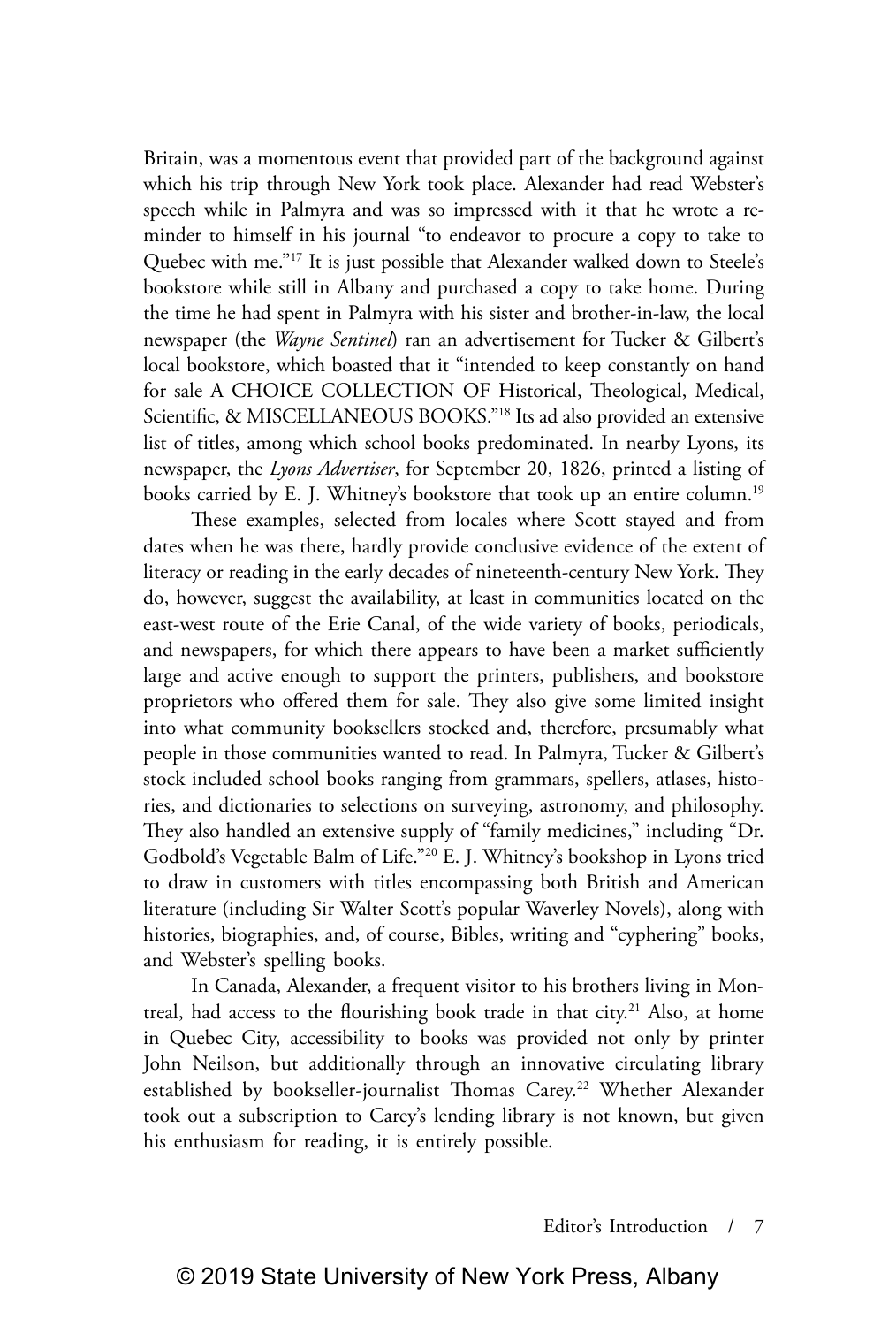# "Went out again to the theatre"

Closely allied with his interest in reading was his love affair with the theater. Over the course of his travels, he details his attendance at six theater performances.23 At the start of his trip, while in Montreal, he fit in two shows: one on Saturday evening, August 5, and the second on the following Monday, August 7. Montreal's elegant Theatre Royal, which reportedly held approximately a thousand people, had been open less than a year when Scott apparently occupied a seat in its first-tier dress circle (ticket cost: five shillings). $24$ 

In Palmyra, where he managed to attend three performances and see four plays, the venue was very different. The traveling theater company of "Messrs. Gilbert & Trowbridge" staged its productions in the "assembly room" of Palmyra's St. John's Hotel. The players had announced their performances by placing a prominent advertisement in the *Wayne Sentinel* of Friday, August 18, 1826. In the same issue, the newspaper's publishers commented that the theater company had "lately been playing in Rochester, with good success, and from the reputation of the company, we count upon respectable audiences for them at this place." They went on to note that a production staged the previous evening had attracted a "tolerable house."<sup>25</sup> Alexander, accompanied by his sisters, formed part of the "house" on Monday, August 21, and saw two plays that were, in his opinion, "most cruelly murdered." His critical reaction, however, did not prevent him from accepting gifts of tickets from his brother-in-law, and he attended twice more: on Wednesday, August 23, and Friday, August 25.

Despite his reservations about the quality of acting in the Palmyra productions, Alexander expressed no surprise that theatrical entertainment was available in western New York. As David Grimsted points out in *Melodrama Unveiled: American Theatre and Culture, 1800–1850*, "Drama was a major form of public entertainment available to all classes and the art form most wholly and immediately dependent on popular appeal." It was clearly thriving in 1826, especially in those communities made easily accessible to traveling theater companies by the newly completed Erie Canal. In both Montreal and Palmyra, it was mostly melodrama, penned by British playwrights with "gripping plots leavened by sentimentality and humor," that Alexander saw staged.<sup>26</sup> However, he might have been surprised to discover, as historian Glenn Hughes suggests in his history of American theater, that "the extension of the English-American drama into the wilderness" had its origins in Albany, New York, with the formation of a company of actors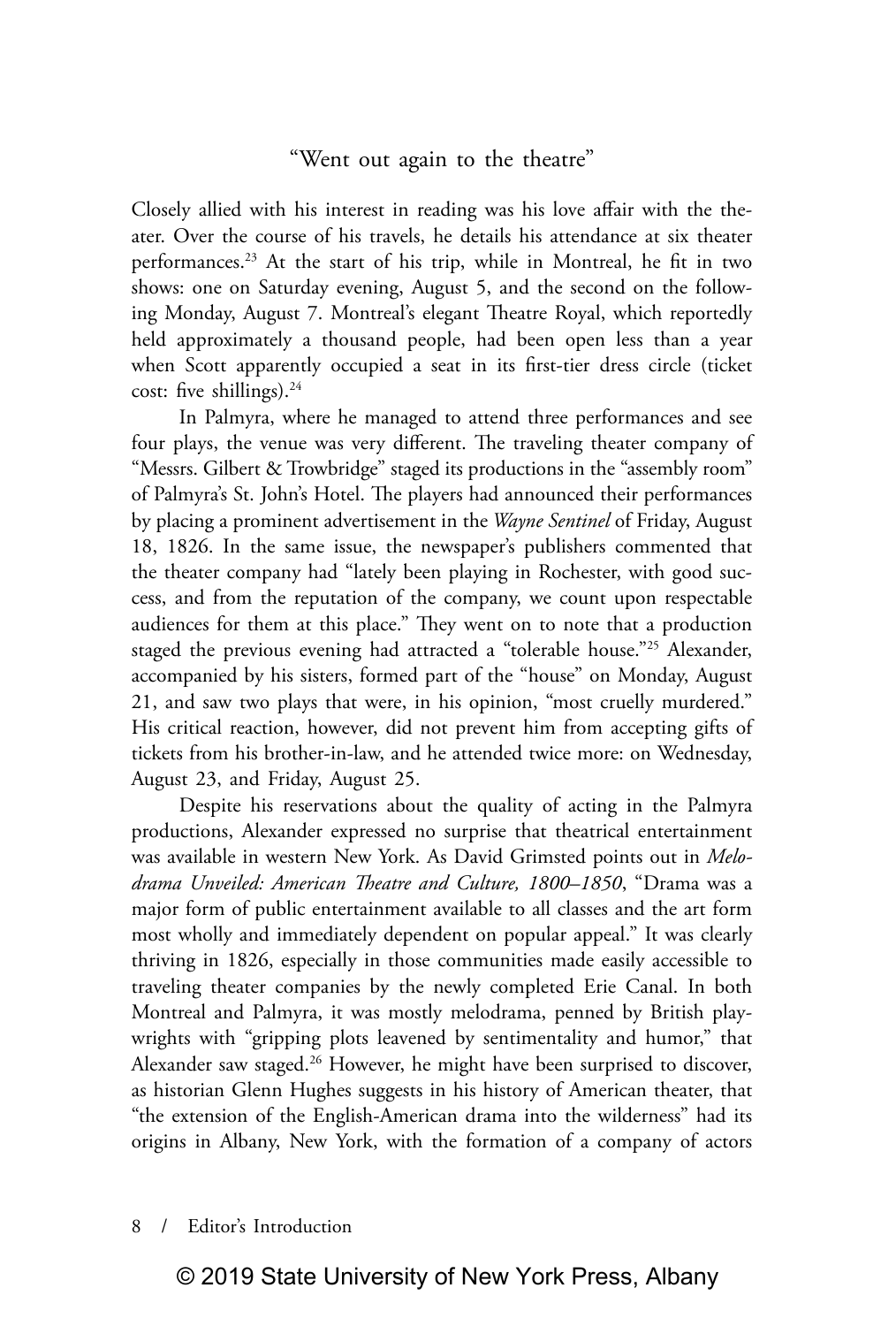specifically recruited to travel and perform in western regions.<sup>27</sup> According to the editors of *The Cambridge History of the American Theater*, "there was little that was fundamentally different between the theatre enjoyed by western spectators and that back east."28

Alexander Stewart Scott's passion for the theater evidently lasted throughout his life, as will be seen in the afterword of this book, but in 1826 his travel journal discloses not only his eagerness to go to the theater whenever the opportunity presented itself, but also his fascination with British actor Edmund Kean. Hailed as a brilliant thespian, Kean, especially known for his Shakespearean roles, had risen to stardom on the English stage. During his first tour of North America in 1820, his New York appearance in *Richard III* had garnered popular acclaim, but he "battled with the American press and increasingly was depicted as a problematic, if colorful, figure."29 Kean launched a return tour to the United States and Canada in 1825, but his erratic behavior, coupled with a widely publicized extramarital affair in England, had damaged his reputation. Scott apparently first witnessed Kean act in Montreal on Saturday, August 5, 1826, and, expecting a performance matching Kean's renown, he was disappointed. Two days later, on Monday, August 7, he again saw the actor and was "much better pleased" with his performance. Just how starstruck Alexander was by Kean is revealed in his journal entry of Monday, October 23, 1826, when, based on a rumor that Kean was traveling by steamboat to New York, he dashed down to the wharf in St. John's, Quebec, to try to see him. The rumor proved false, but however disappointed he may have been, his attachment to the theater remained undiminished.

# "Getting on"

Throughout his journal, Scott uses the phrase "getting on" to indicate his progress toward his next destination. That progress was remarkably rapid, perhaps not by twenty-first-century conceptions of speed, but for the second decade of the nineteenth century, it represented a swiftness not previously achievable using earlier forms of overland transport: walking, horseback, heavy wagon, sledge, and sleigh. For example, twenty-one-year-old James D. Bemis, a bookseller employed by an Albany firm, set off for York (now Toronto), Canada, from Albany in late October 1804. In a letter to his sister, Bemis recounted that it took him sixty-two days just to reach Canandaigua, New York, where he decided to settle.<sup>30</sup> He elaborated: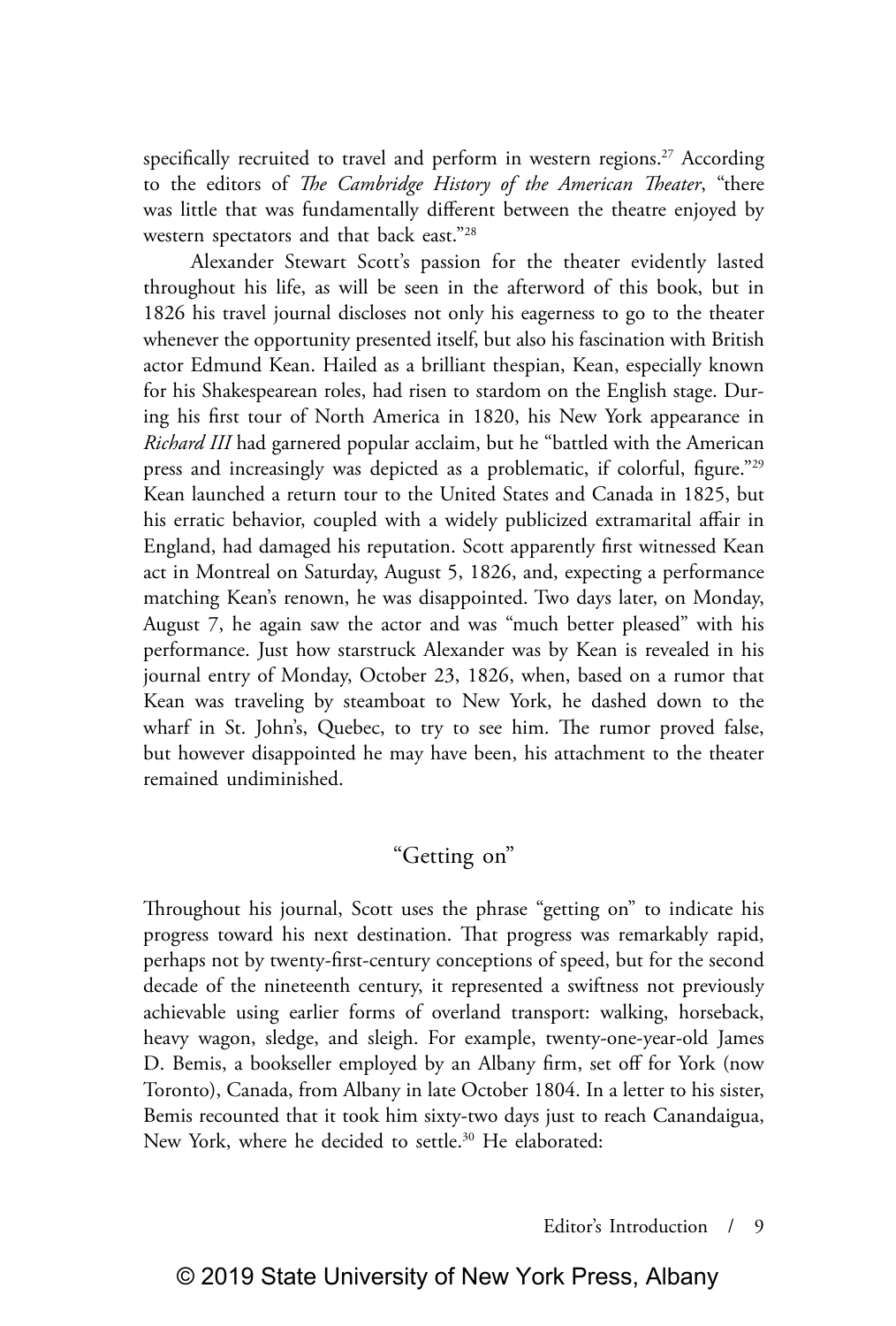After being detained at Utica, upwards of seven weeks, my patience was so far exhausted, that I determined, notwithstanding the badness of the roads, to make one more attempt to gain the place of my destination; and accordingly hired two wagons to take me to Canandaigua. They had proceeded about fifty rods, when one of them got mired to the hub!—"Good start" you will say. Well! we got out in about an hour, and traveled *eight*  miles the first day.<sup>31</sup>

Bemis's experience was extreme, but cross-country travel at any time of year was often challenging and time consuming. Wherever possible, movement by water was preferable. Larger and heavier loads could be carried this way, and under the right circumstances (favorable winds and currents, navigable water depths) water transport was physically easier and faster. While travel in winter was especially difficult, if ice on lakes, rivers, and streams formed to a sufficient depth to support the weight of people, horses, and sledges or sleighs, transport along those routes could continue as conditions allowed.

While the Adirondack and Catskill mountains presented formidable obstacles to easy movement into New York's western regions, the Mohawk River, cutting west from Waterford, where it flows into the Hudson River, provided a narrow opening that proved invaluable to growth and development. Historically, the state's geography has been both an abundant blessing and a bloody curse. Lakes Champlain and George coupled with the Hudson River presented a north-south travel path that had been used for centuries by Native Americans, European explorers, and then the armies of France, Great Britain, Canada, and the United States as they struggled for territorial dominance. What came to be known as the Great Warpath inevitably forced open heretofore largely unexplored (except by Native Americans) lands north and west of the English and American settlements that prior to 1800 were concentrated along the Hudson Valley and not far west of Albany.<sup>32</sup>

It was the needs of armies that resulted in the earliest roads—military roads—being hacked out into those areas of the state still largely a wilderness. Earlier explorers, trappers, traders, woodsmen, missionaries, and daring settlers had moved across the country on trails long used by Native Americans. Moving troops, equipment, supplies, and artillery across the same regions required the construction of something better than paths. While military roads served strategic purposes in wartime, those same roads did not necessarily fulfill civilian needs in peacetime. Archer Butler Hulbert, in his monumental series Historic Highways of America, went so far as to

## 10 / Editor's Introduction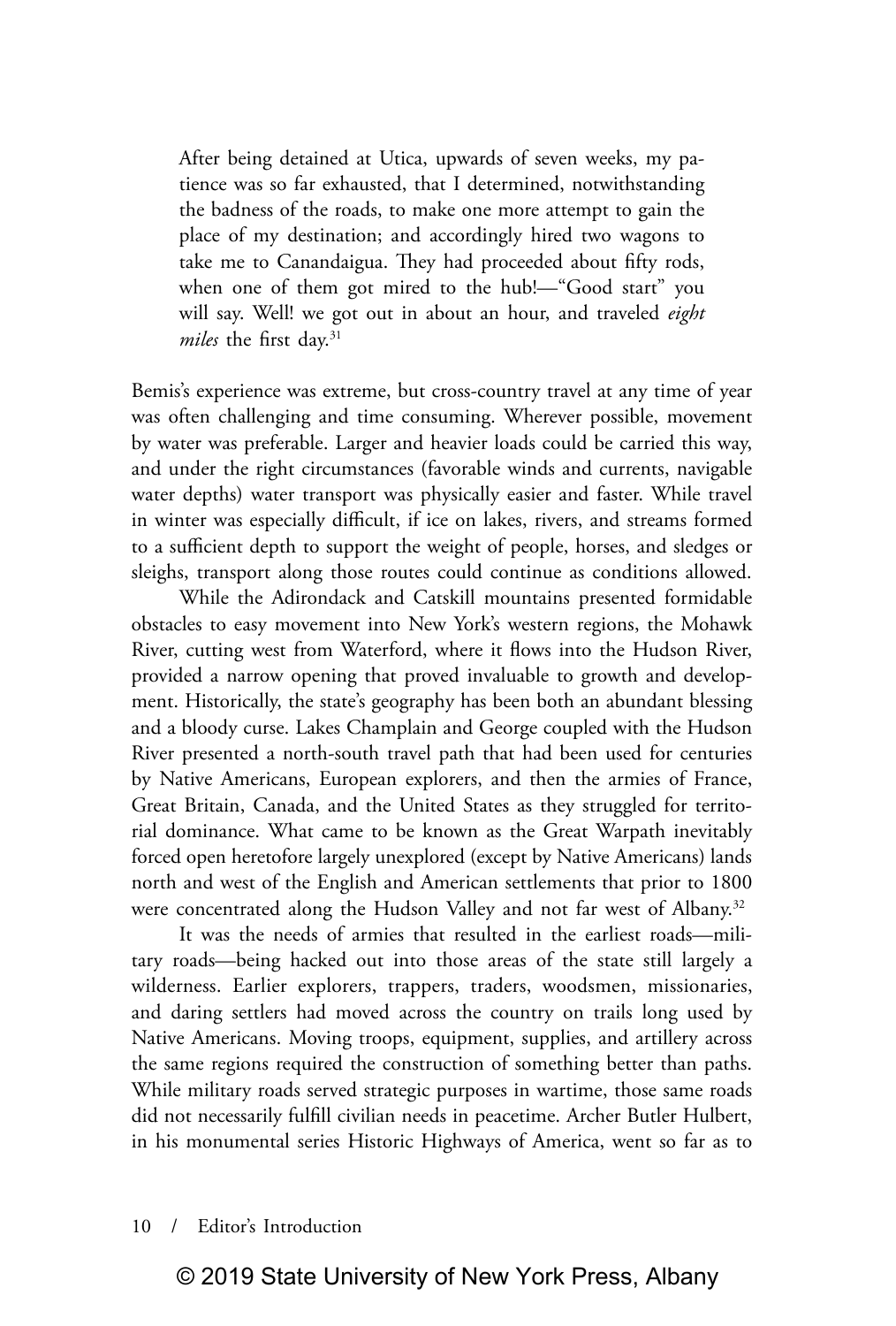suggest that because of the lack of roads, "the interior of New York was an almost unexplored wilderness at the end of the Revolution in 1783."33

Just forty-three years later, when Scott traveled across that same western interior, it was far from an unexplored wilderness. The intervening years had witnessed a series of transforming events that had helped bring about significant changes across the state. One of these events was the 1782 creation by the state legislature of the "New Military Tract," an area of some 1.5 million acres of land in central New York set aside as a land bounty for veterans of the Continental Army. This, along with a growing fever of speculation in western property, fed a pent-up demand for new land to support long-term settlements and regional growth. $34$  A second event grew out of the War of 1812, when the federal government learned the hard way that poor roads impede the rapid deployment of troops. With its long border with British Canada, New York was key to America's defense against British invasions from the north. The need to quickly move men and supplies prompted the government to create and fund a military road policy with the aim of improving military mobility and strength.<sup>35</sup>

A greatly improved system of roads was essential to the establishment of successful new communities and corresponding economic expansion. As Secretary of the Treasury Albert Gallatin wrote in his 1808 report to the United States Senate on the importance of roads and canals to the new nation:

The inconveniences, complaints, and perhaps dangers, which may result from a vast extent of territory, can no otherwise be radically removed, or prevented, than by opening speedy and easy communications through all its parts. Good roads and canals, will shorten distances, facilitate commercial and personal intercourse, and unite by a still more intimate community of interests, the most remote quarters of the United States. No other single operation, within the power of government, can more effectually tend to strengthen and perpetuate that union, which secures external independence, domestic peace, and internal liberty.<sup>36</sup>

Gallatin's words echoed a fundamental concern of earlier federalist supporters of the newly proposed Constitution of the United States, who legitimately worried that without a strong union binding the individual states to each other, those states would ultimately bicker, impose trade barriers against one another, possibly fight one another, and prove easy prey to foreign powers waiting for the entire governmental experiment to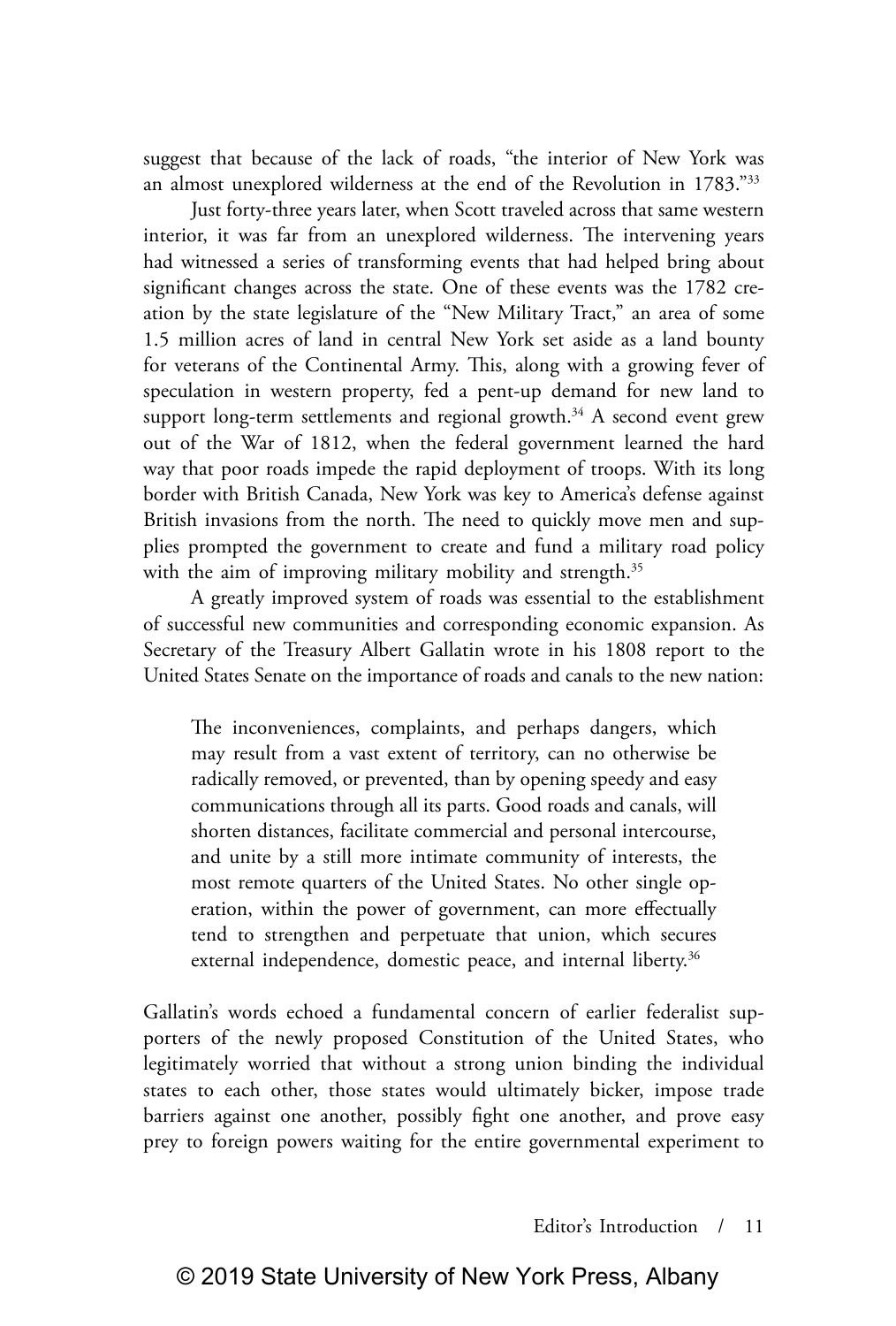collapse. A strong transportation network was seen as, and proved to be, a tangible way to link and bind together the individual states not only with each other, but also with the new territories rapidly being settled to the west.<sup>37</sup> Even some five decades after winning independence from Great Britain, the United States that Scott traveled to was very much a country still struggling to define itself as a nation. Its evolving transportation system was part of that definition.

In New York, some of its earliest roads, like the Great Genesee Road (established by state legislation in 1794 and extended to Lake Erie in 1798), which ran west from Utica through Syracuse, Auburn, and Geneva, and the Ridge Road (1804), linking present-day Rochester with Lewiston, were traversed by stagecoaches similar to those carrying Scott decades later.<sup>38</sup> In the first decades of the nineteenth century, numerous toll roads or turnpikes, which charged their users, were incorporated by the state. By law, these roads were supposed to be constructed to minimal standards aimed at ensuring stable surfaces on which wheeled vehicles could move faster and with less danger of breakdown or delays caused by impassible conditions. D. W. Meinig in his chapter "Geography of Expansion, 1785–1855," writes that by 1821, 278 turnpike companies had been chartered by the state, equaling six thousand miles of roads, "of which two-thirds had actually been built."<sup>39</sup> Writing about the establishment of inns, Katheryne Thomas Whittemore notes that because of the generally slow pace of travel, only limited mileage could be covered in a day, which "resulted in a close spacing of inns. At one time the Ridge Road averaged one inn per mile."40 All of this, what we today would call infrastructure, facilitated settlers moving west, farmers and merchants shipping their goods and products east to market, and increasingly both foreign and domestic travelers expecting to see the new country and its many scenic wonders.

Concurrently, on the state's lakes and rivers, the invention and practical development of the steamboat revolutionized travel and transport by water. Robert Fulton's steam-powered vessel (originally, simply called by Fulton "the steam-boat") successfully completed its journey between New York City and Albany in August 1807.<sup>41</sup> While this new technology initially suffered from setbacks (mechanical breakdowns and occasional boiler explosions) and from a legal monopoly that limited competition until 1824, steamboats rapidly became more reliable, faster, and safer. Able to navigate against adverse winds and currents, they could maintain dependable departure and arrival schedules—a tremendous advantage to the traveling public. They also became larger, their accommodations for dining and sleeping more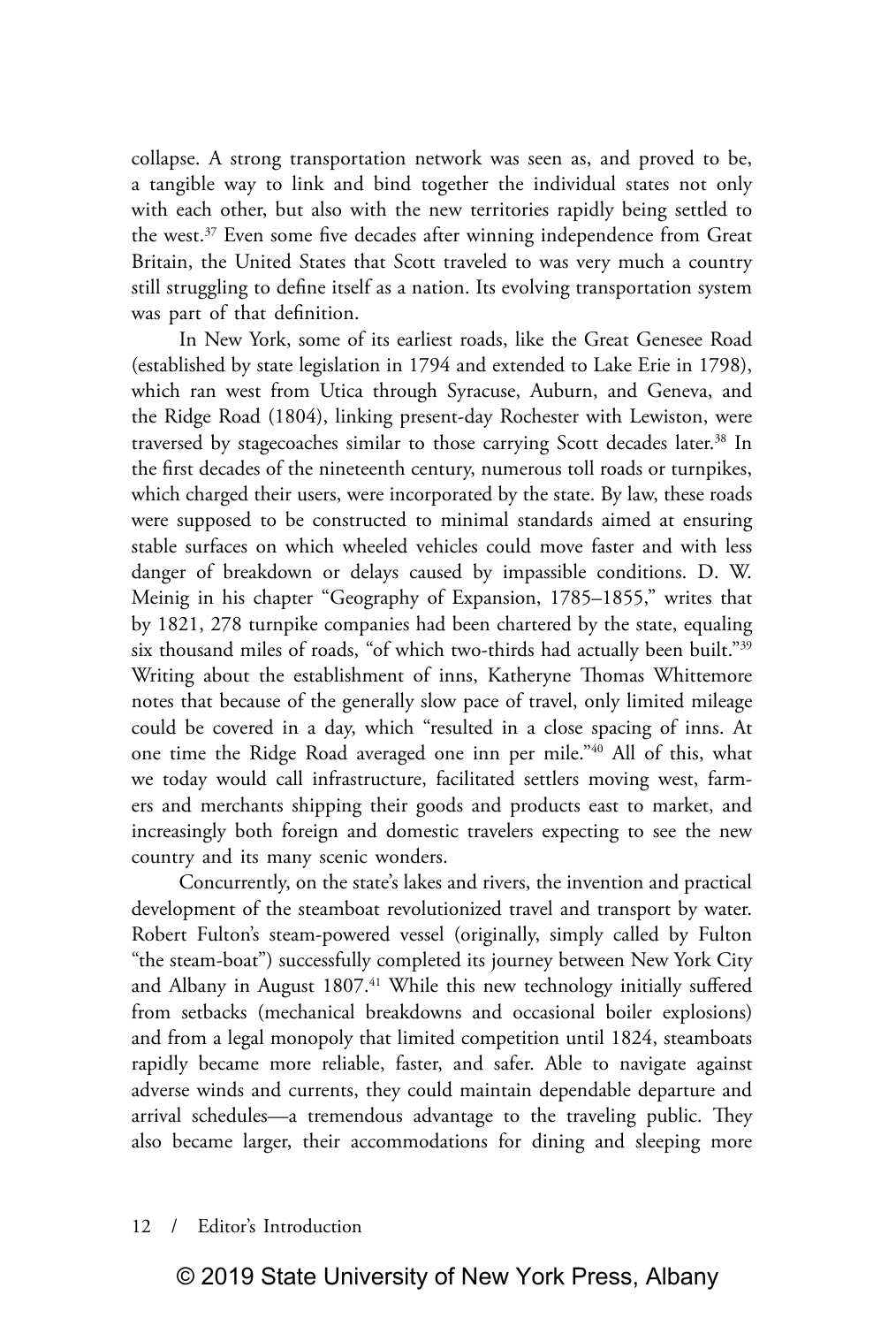comfortable and commodious, and, with increasing competition, their ticket costs more economical.42

Less than two years after its introduction on the Hudson River, regular steamboat service began on Lake Champlain between Whitehall, New York, and Saint John's, Quebec, Canada. Interrupted during the War of 1812, that service was quickly reintroduced after peace was declared. In 1817, the Lake George Steamboat Company launched its own regularly scheduled service between Ticonderoga (where passengers from the Lake Champlain vessels could connect to those on Lake George) and Caldwell (today's village of Lake George).43

In the summer of 1817 construction of the Erie and Champlain Canals began. For its time, this undertaking by the State of New York was a staggering commitment to radically transforming its transportation infrastructure, and it involved audacious financial and technological risks on a scale never before attempted in the country. When completed in October 1825, the canals provided east-west and north-south seasonal, man-made water passages linking Lake Erie to Albany and Canada to Albany (via Lake Champlain, on which canal boats either sailed or were towed by steampowered vessels between Whitehall and Canada, and then traveled entirely by canal from Whitehall to Albany).<sup>44</sup> It was a stunning accomplishment and, as intended, it dynamically changed travel across interior New York.

As Carol Sheriff writes in her book *The Artificial River: The Erie Canal and the Paradox of Progress, 1817–1862*, in 1825 alone forty thousand people traveled on the canal's waters.45 It was an indication of the huge number of passengers who would soon take advantage of the smooth and rapid transit offered by canal boats.

In the late summer and early fall of 1826, as Alexander Stewart Scott made his journey across the state, he benefited from the integration of all the aforementioned transportation changes. Whether by steamboat, stagecoach, ferry, or canal packet boat, his progress was significantly aided by published departure and arrival schedules, along with established points of connection where the traveler could handily change from one form of transport to another better suited to the destination or the traveler's inclination. For example, the Rochester newspaper the *Album*, for Tuesday, August 1, 1826, featured a prominent advertisement in the middle of its front page heralding a "New Line of Stages" that operated from Saratoga Springs to Utica. The line's scheduled route was explicit: "Leaves Wheeler's *Columbian Hotel*, at Saratoga Springs, on Monday, Wednesday and Friday mornings, stopping at [and continuing to list the seven hotels and communities it served] . . . and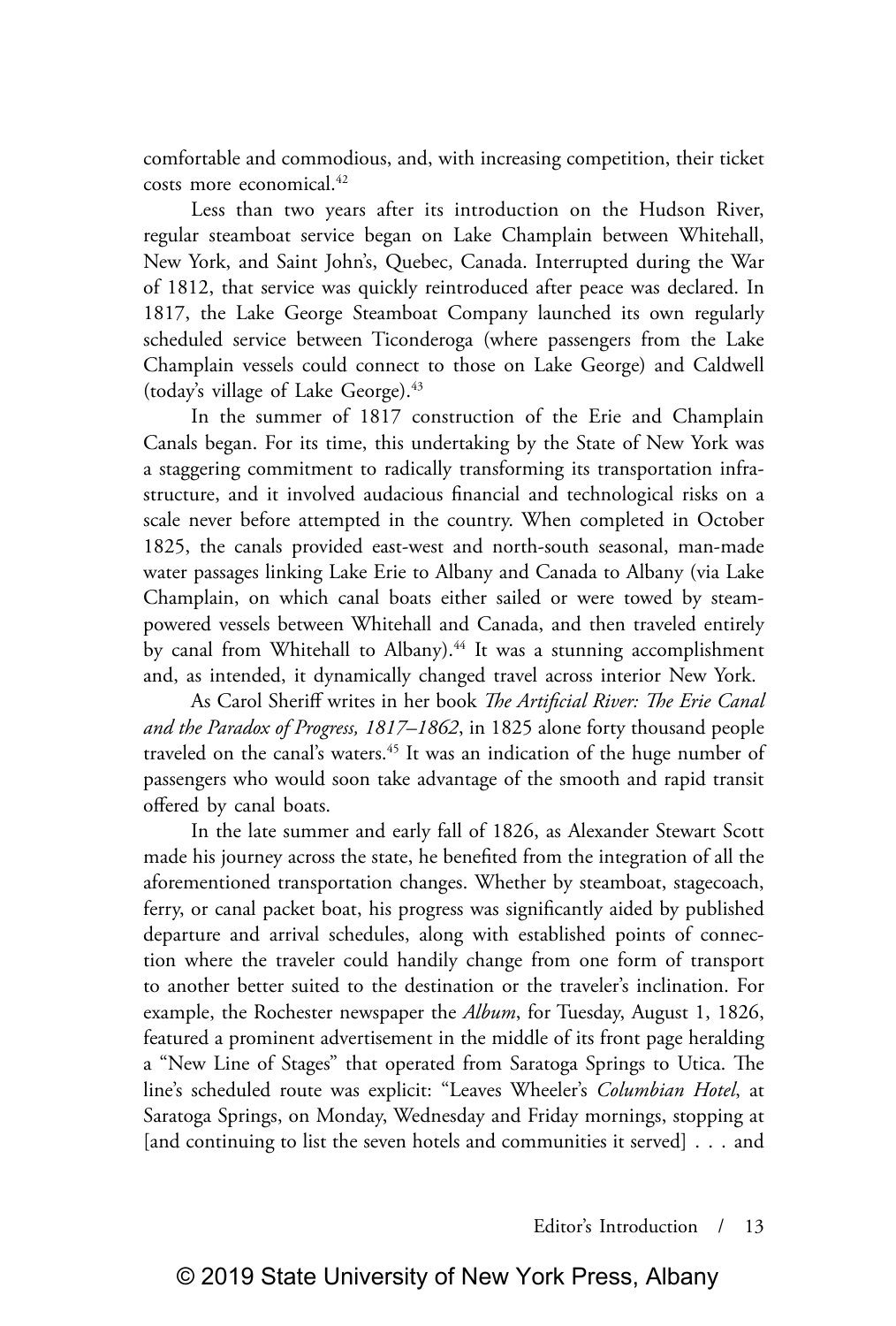at the York House in Utica; arriving at the latter place the same evening, where it intersects the Great Western Line of Stages from Albany to Buffalo."46 Steamboat advertisements providing detailed departure and arrival times between Albany and New York City were spread over the first three pages of the *Albany Argus & Daily City Gazette* for Tuesday morning, September 26, 1826, the same morning that Scott departed the capital city. Page 3 of the same paper carried an extensive advertisement touting the Lake George steamboat *Mountaineer*, the same vessel on which Scott had enjoyed a scenic voyage early in his New York adventure.<sup>47</sup>

In his thought-provoking article " 'Ticketed Through': The Commodification of Travel in the Nineteenth Century," historian Will Mackintosh suggests that "travel was increasingly provided by a capital-intensive service industry that produced a commodity for sale into an expanding market that served a nation that was growing both geographically and demographically." In Scott's travel experiences, I think we can see reflected the beginnings of this trend. Mackintosh believes that travel commodification "happened gradually, partially, and unevenly throughout the nineteenth century  $\dots$ ," and he tellingly adds that "individuals' access to commodified travel varied significantly with their race, class, and gender, as well as the varying goals of their travel."48

What then was the goal of Scott's travel? Was he heading south into New York as a tourist, joining a growing host of others acting in that role, or did his journey have another purpose? He never clearly articulates why he undertook his trip, although there are hints. His aim was not merely to see the natural beauties of the state, although he was clearly appreciative of them. Fellow passengers aboard the steamboat *Congress* had to convince him to modify his original intention of going straight to Whitehall by detouring slightly to enjoy the scenic splendors offered by an alternate voyage down Lake George. Initially, Scott was worried about the added expense, but he quickly concluded that their advice was well worth it. Having arrived at his sister and brother-in-law's home in Palmyra, he writes that he "began to think of going as far as the Falls of Niagara," but he again has reservations about the cost involved. It seems fair to conclude that as a young student with, in his view, limited finances, he had not embarked on a tour primarily to see the sights.

He obliquely mentions conducting business for his father, and it seems possible that this might have been a purpose for his trip. Since Geneva, New York, and the home of General Grieve was an objective early in his journey, it also is conceivable that—although Scott obviously had

## 14 / Editor's Introduction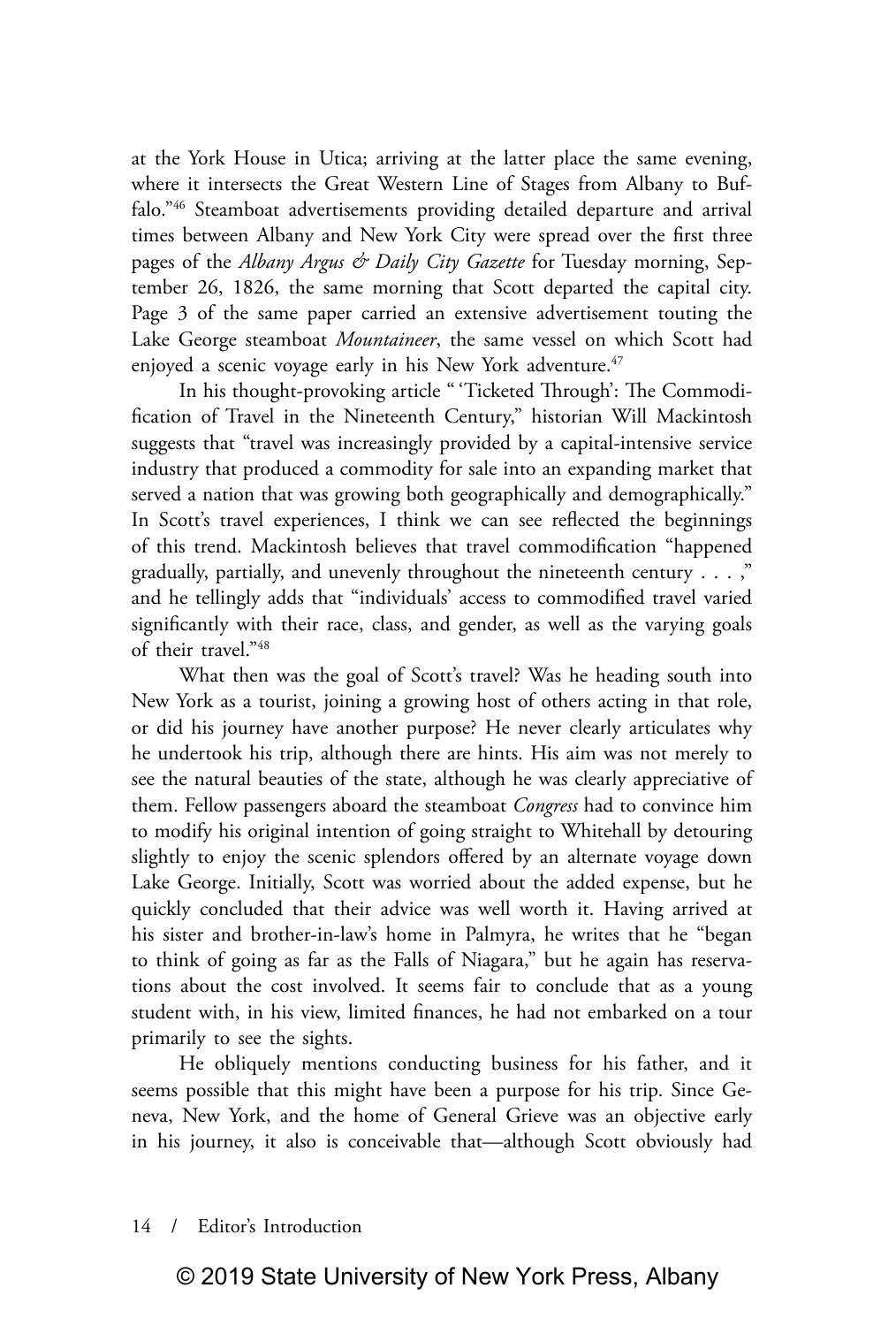never previously met Grieve—some prior business or personal connection had been established by his family with the general. That Grieve already knew Scott's brother-in-law, living just a short distance away from Geneva in Palmyra, is apparent, and since Grieve married Scott's sister Ann just a month later, it seems reasonable to speculate that this impending marriage was another reason for undertaking his trip. It is puzzling, however, that in his journal Scott records very little about this wedding and even seems somewhat surprised by it. With no other family correspondence known to exist from this period, it is impossible to arrive at a definitive conclusion for the reason or reasons for his trip. That he enjoyed his travel, however, is evident. Whatever else, it offered him a welcome break from his law studies and a chance to strike out on his own before settling down to a career. This latter aspect of his trip suggests a faint parallel, of a limited scope and duration, with the established English tradition of young men taking a grand tour of Europe as a culmination of their education before starting their vocations.

# The Northern Tour

Probably some of Scott's fellow passengers aboard the steamboat *Mountaineer*—perhaps the very ones who urged him to see Lake George—had embarked on what was popularly called "The Northern Tour." Especially since the signing of the Treaty of Ghent in December of 1814 that had ended the War of 1812 between the United States and Great Britain, traveling for pleasure had become increasingly possible and popular. Richard H. Gassan suggests in *The Birth of American Tourism: New York, the Hudson Valley, and American Culture, 1790–1830* that in addition to its transportation systems, New York's rapidly expanding population, financial wealth, geographic position, and "remarkable scenery," including "some of the country's most sought-after destinations," all contributed to the growth of tourism in the state.<sup>49</sup>

In its September 16, 1826, issue, the *Niles' Weekly Register*, a newspaper reputedly "as well known as the *New York Times* and *Washington Post* are known today," ran an article, titled "Visitors of the North," on that summer's "emigration of the southern citizens to the north" for "health or amusement" and the significant amounts of money spent by those visitors. The anonymous author elaborated on the attractions and popularity of the state of New York: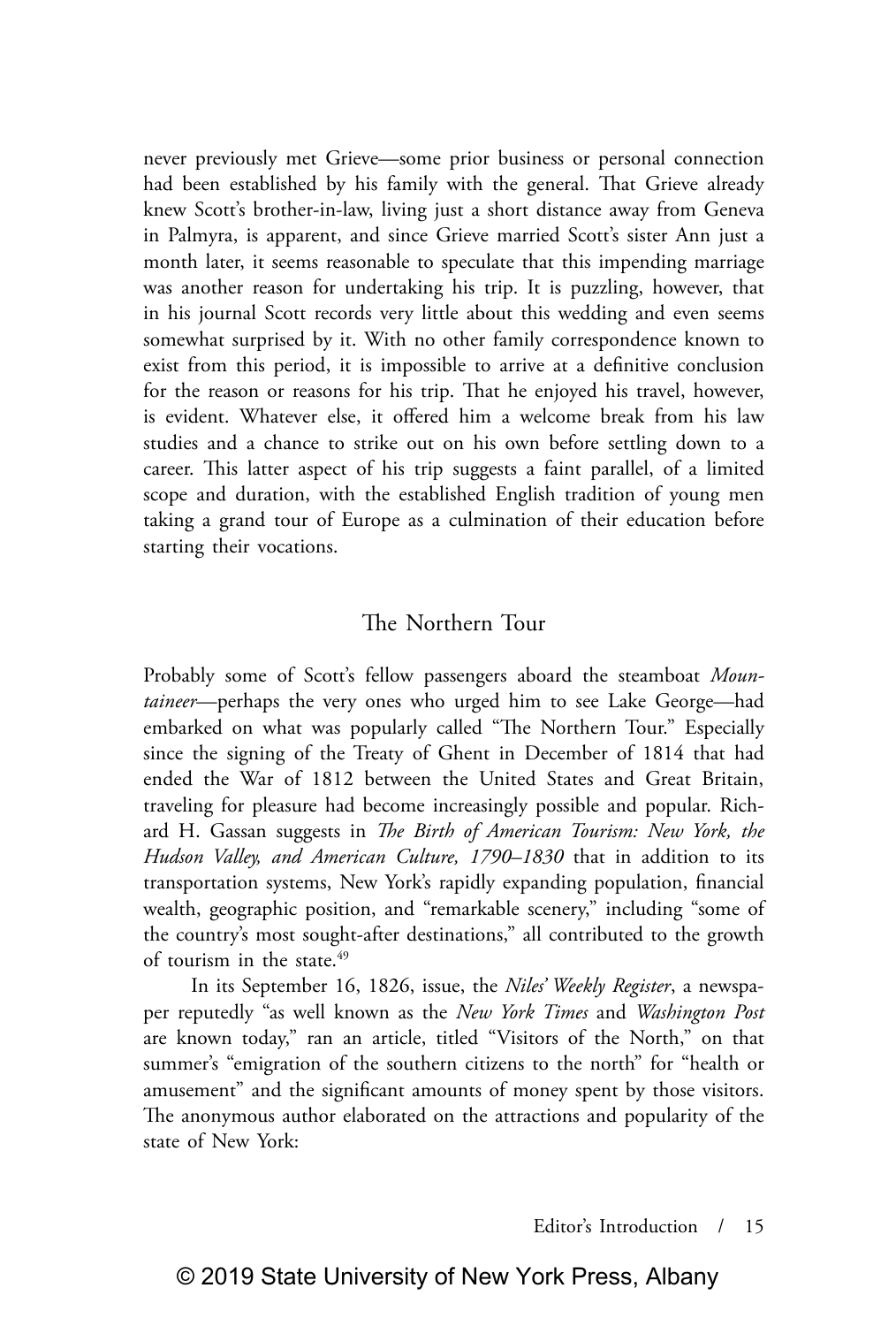abounding with the most stupendous and interesting natural and artificial curiosities, and containing the great commercial emporium of the United States, in itself worth a long journey to see; and then her cataracts and falls, mountains and plains, lakes and rivers, mineral and salt springs, canals, roads, bridges, aqueducts, great manufacturing establishments, splendid public institutions, a rich and highly cultivated soil, and a thousand delightful villages, vary the scene and gratify the most wandering fancy.<sup>50</sup>

While Scott did not venture down the Hudson River to visit "the great commercial emporium" of New York City, his travel route adroitly managed to encompass just about every other significant sight listed by the *Register* article. Lakes Champlain and George; Saratoga Springs; the Erie Canal; the fast-growing cities of Syracuse, Rochester, and Buffalo; and Niagara Falls, along with ruins dating from the War of 1812 and the Revolutionary War, all found their way into his travel journal.

Aiding all travelers, but specifically written for tourists, was what Richard Gassan calls a new form of travel literature (other than published, personal travel accounts): the "tourist guidebook." Gassan credits Saratoga Springs, New York, printer Gideon Minor Davidson with publishing America's first tourist guidebook in 1822. Davidson's *The Fashionable Tour: or, A Trip to the Springs, Niagara, Quebeck* [*sic*]*, and Boston, in the Summer of 1821* "codified and modified a route that had become the accepted path among highly adventuresome travelers prior to the War of 1812."<sup>51</sup> Davidson soon had competitors. Among these was Theodore Dwight, whose guidebook, *The Northern Traveller: Containing the Routes to Niagara, Quebec, and The Springs, with Descriptions of the Principal Scenes, and Useful Hints to Strangers*, was published in 1825. (It is from this publication that the annotated maps used in this book were taken.) Dwight's book promised to provide "all the information of most importance and interest to such as travel for pleasure or health." This included listing the routes and mileage "between all principal places. . . . the best inns. . . . the finest natural scenes . . . and the places which have been rendered memorable by important historical events."<sup>52</sup>

Whether Scott used Dwight's or any of the other similar works available in 1826 is unknown. He might have carried with him any of the following: *A Northern Tour: Being A Guide to Saratoga, Lake George, Niagara, Canada, Boston, &c. &c.*, by Henry Dilworth Gilpin, published in Philadelphia in 1825; *A Pocket Guide, for the Tourist and Traveller, Along the Line of the* 

16 / Editor's Introduction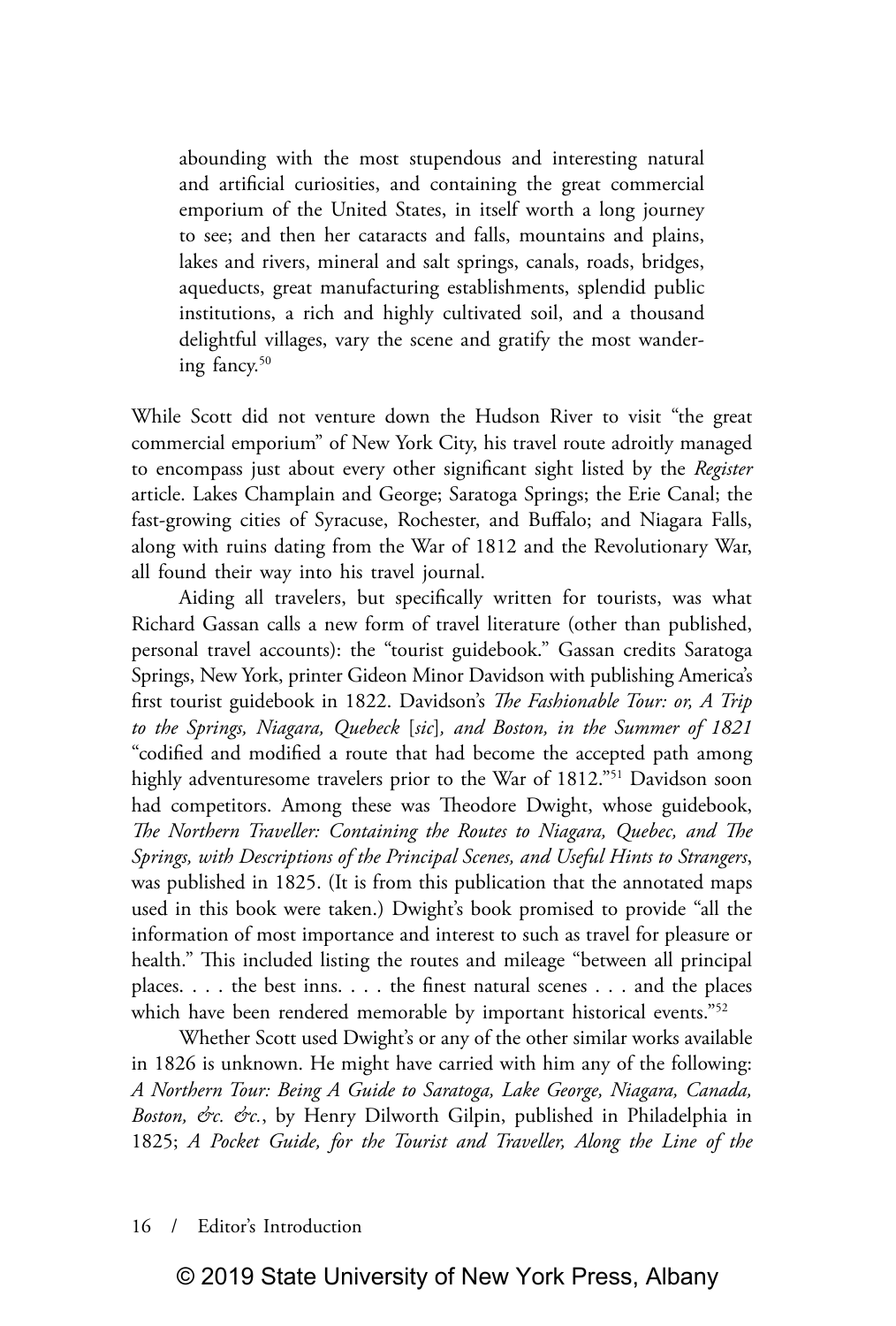*Canals, and the Interior Commerce of the State of New-York*, by Horatio Gates Spafford, second edition published in Troy, New York, in 1825; *The Northern Traveller: Containing the Routes to Niagara, Quebec, and The Springs, with the Tour of New-England, and the Route to the Coal Mines of Pennsylvania*, by Theodore Dwight, Jr., published in New York City in 1826; *A Gazetteer of the State of New-York*, by Horatio Gates Spafford, published in Albany, New York, in 1824; or *The Traveller's Pocket Map of New York*, published in Utica, New York, by William Williams in 1826, which also contained a "Canal Guide, for the Tourist and Traveller." What is certain, however, is that he was familiar with or saw a copy of Spafford's 1824 *Gazetteer* because there is a quote almost verbatim from it in his journal.

Guidebook in hand or not, Scott almost certainly benefited from the travel knowledge and advice of his family. As a British customs official stationed at St. John's, Quebec, his father would have been very familiar with the schedules, costs, and details of all the vessels plying Lake Champlain and the Richelieu River. Living and working as a merchant in western New York, his brother-in-law would have been equally familiar with the best travel routes, stagecoach and Erie Canal packet boat lines, and schedules in that region. It is entirely possible that Scott, relying on his family for up-to-date travel information, needed no guidebook with which to direct his way.

Along the main routes of travel—whether on canal, river, lake, or land—accommodations to lodge and feed the increasing numbers of travelers were rapidly established by entrepreneurs who recognized both the growing demand and the profits that could be made meeting that demand. Many of the destinations identified by the travel guides boasted more than a few large inns or hotels. Canal packet boat builders adapted and scaled down the sleeping and eating arrangements of their vessels to provide features that had become synonymous with the much larger steamboats. The confined dimensions of the typical packet boat resulted in clever adaptations, such as the stacked berths that folded up out of the way on both sides of the single central cabin during the day. Many travelers' accounts—including Scott's—comment on these arrangements, sometimes with praise, sometimes with loathing. Whichever the reaction, these floating "hotels" offered by both steamboats and canal packet boats were another innovation that enabled travel by all sorts of people.<sup>53</sup> Indeed, as Colonel William L. Stone of New York City wrote of his own experience on a brand-new Erie Canal packet boat, *The Superior*, not all passengers were "strangers of wealth and taste; . . . ," as Theodore Dwight had assured readers in his 1825 guidebook.<sup>54</sup> Stone recorded in his journal entry for September 21, 1829: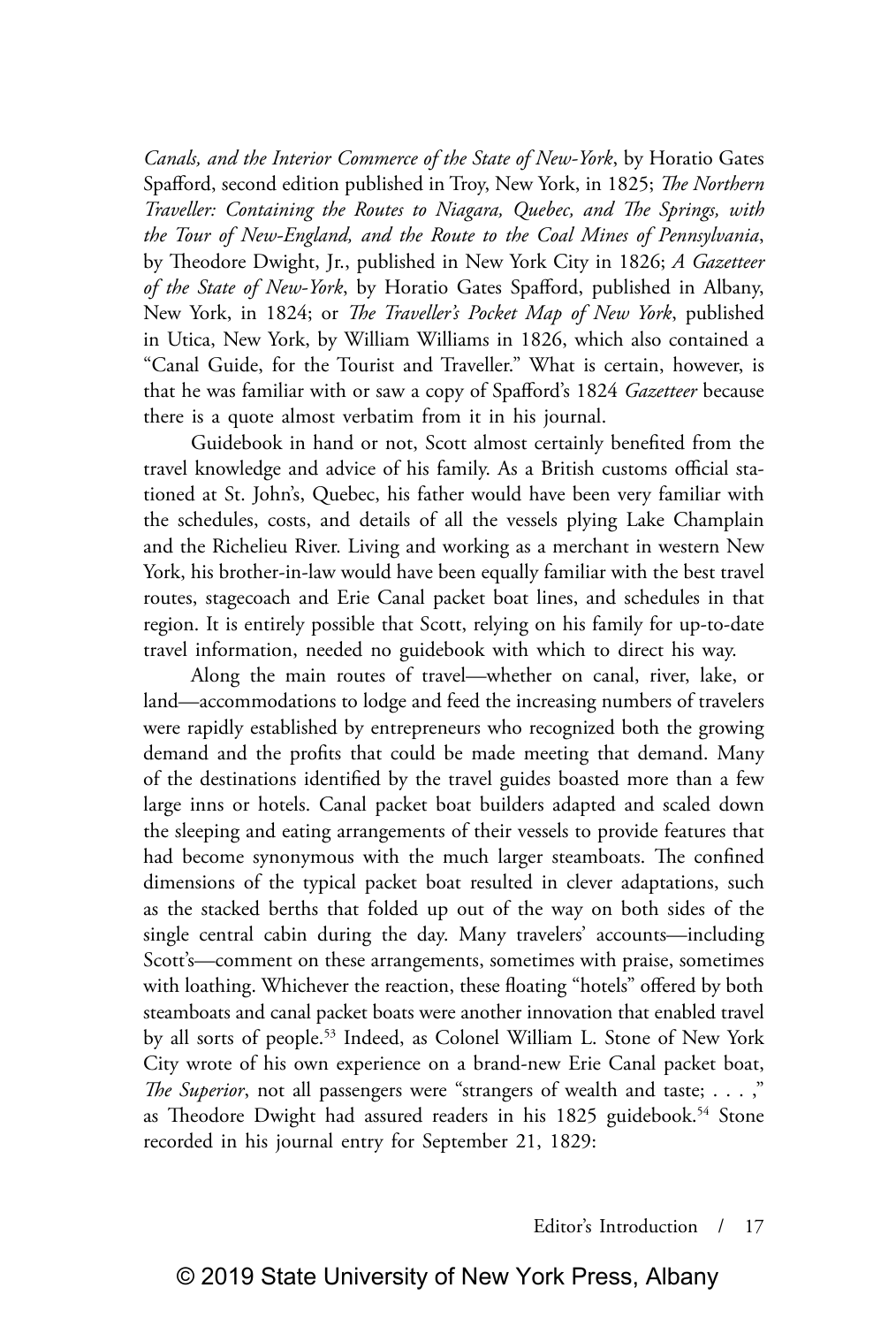An excellent band of music was on board which had come by invitation from Rochester—it being the first trip of the Superior. The musicians were very respectable young men. But a few of the passengers were so exceedingly vulgar in the eyes of all but themselves, that all on board were rendered uncomfortable. Upstarts, of both sexes, who are innately vulgar, but who have seen just enough of the world to render themselves pert and impudent, who in the consciousness of inferiority are over-anxious to command respect, and who imagine money a substitute for manners, are the most disagreeable travelling companions in existence.<sup>55</sup>

Even the most cursory examination of surviving Erie Canal packet boat passenger lists for 1828–1829 suggests the wide range of people using these vessels. For example, the passenger list for the period from August 11 through September 17, 1828, submitted by packet boat captain Calvin DeGolyer states that among the passengers conveyed on August 13 on his boat were an "Indian & Squaw." He also lists unnamed passengers and the miles he carried them, along with formally named persons such as a Mr. Durling and a Miss Junel.<sup>56</sup> Of course, we have no way of determining the accuracy of this captain's entries (or spelling of names) or those of any of the other surviving passenger lists, but they do suggest two important points. First, the canal packet boats, as with stagecoaches, were egalitarian; anyone with money enough to pay the modest fares could and did ride them. Second, some passengers got on and off the boats after traveling comparatively short distances, indicating that this form of transport was also used simply to get from one place to another within a region. Scott's journal suggests that this is exactly one way his brother-in-law traveled in pursuit of his business interests.

## Among the Americans

Just three days after he left Albany, Scott admitted in his journal that he had come "among the Americans a good deal prejudiced against them." Although the War of 1812, between the United States and Great Britain (and, of course, Canada), had been ostensibly over for eleven years, some of the most bitter fighting had taken place in New York and Canada, especially on the Niagara frontier. As historian Alan Taylor observes, "At war's end in Upper Canada, the retreating invaders [Americans] left behind a wasteland

18 / Editor's Introduction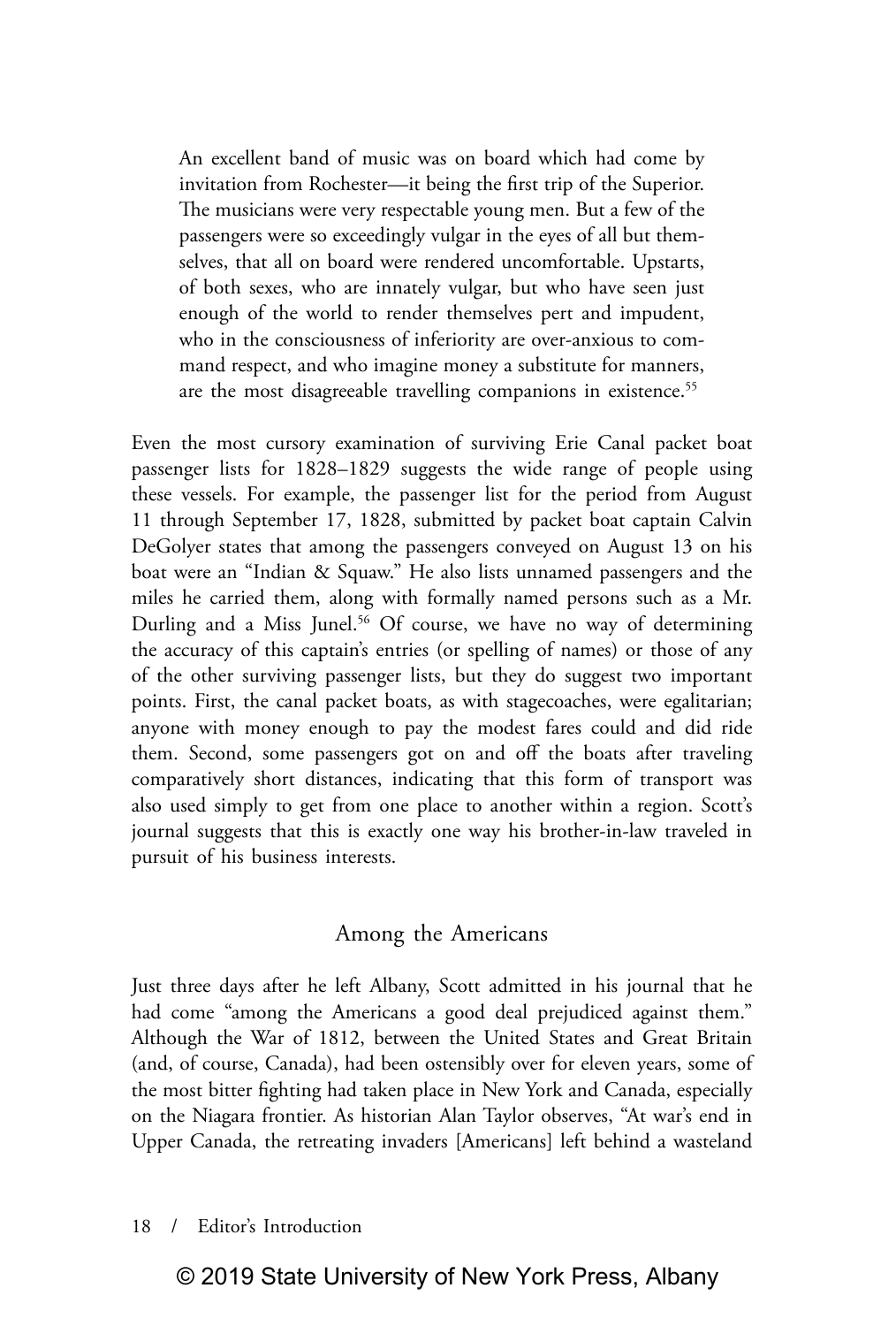of plundered farms and burned mills and villages. . . . The plundering and burning embittered Upper Canadians."57 The British had returned the favor to the Americans, capturing Fort Niagara in a night bayonet attack and quickly following that up with the destruction of the settlements at Lewiston, Black Rock, and Buffalo.<sup>58</sup> Both sides reaped a bitter harvest of death and destruction, and mutual suspicions continued to linger. The Americans had long entertained the thinly veiled desire to invade, "liberate," and incorporate Canada into the United States. That desire did not end suddenly with peace, and, as Jon Latimer argues, "its repercussions were felt well into the twentieth century."59

Still, as soon after the war as June of 1819, there were respectful relations between officers of the previously contending sides. American Captain Roger Jones, accompanying Major General Jacob Brown, commanding officer of the northern division of the army, on an inspection tour, kept a journal of that trip and recorded on June 3 that the Americans visited the British commander of Newark (then called "Niagara"), Upper Canada, which had been "entirely destroyed" by the American army just six years earlier. They were "very politely received" and Jones's wife, Mary Ann, "never having seen British soldiers before, was well pleased with what she saw. The band was ordered to play for our amusement—the music was excellent."60 Two years later, in her 1821 travel journal, Catharine Maria Sedgwick, touring in the same area of the Niagara region, noted that "the memorials of the War are nearly effaced and all is dressed in smiles of prosperity."61

Sedgwick's "smiles of prosperity" in some quarters barely concealed mistrust. The British military forts and garrisons Scott records visiting show the British to be acutely aware of the military threat still posed by the United States facing them across the border in New York State. In April 1825, the British War Department sent a three-person, secret commission composed of Major General Sir James Carmichael Smyth, Lieutenant Colonel Sir George Hoste, and Captain John B. Harris to the United States. Each of these officers had distinguished himself in 1815 at the Battle of Waterloo. They were now entrusted to gather vital intelligence. Back in Great Britain, the officers submitted a written report. Historian James J. Talman, writing in 1933 about this secret military document, concluded that "the most interesting feature of the report is that the possibility of war between the United States and the British American provinces was considered . . . to be very real and that they thought a plan of attack on the United States might well be drawn up."62 That plan of attack, suppressed in their published report, included targeting key structures of the Erie Canal, such as